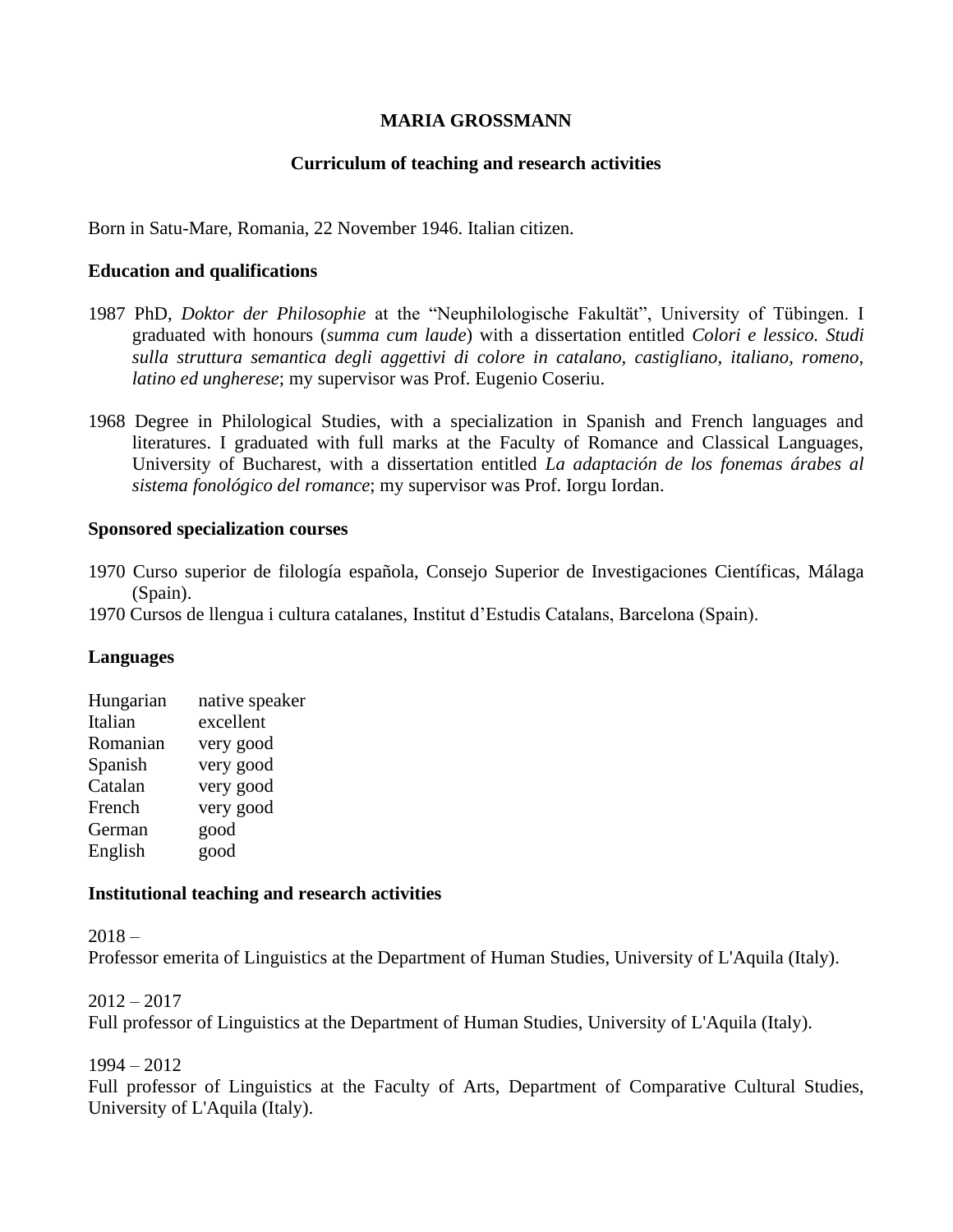1987 – 1994

Associate professor of Linguistics at the Faculty of Arts, Department of Comparative Cultural Studies, University of L'Aquila (Italy).

1982 – 1987

Associate professor of Linguistics at the Faculty of Arts, Department of Linguistics, University of Calabria (Italy).

1973 – 1982 Temporary professor of Linguistics at the Faculty of Arts, Department of Linguistics, University of Calabria (Italy).

1969 – 1972 Research fellow at the Institute of Linguistics of the Romanian Academy, Bucharest (Romania).

# **Other teaching activities**

2018-

Contract Professor of Linguistics at the Department of Human Studies, University of L'Aquila (Italy).

# 2015-2017

Member of the teaching staff supervising PhD students of Linguistics at the University of Roma "La Sapienza".

# 1994-2013

Member of the teaching staff supervising PhD students of Linguistics at the University of Roma Tre, which has been co-operating with the University of L'Aquila since AY 1999 – 2000 (courses about the structure of the Hungarian language).

# 2008

Professor at the University of Helsinki as part of the Socrates-Erasmus programme (courses on wordformation in Italian).

# 2000, 2001, 2006

Professor of specialization courses and seminars at the University of Montevideo (Uruguay) as part of a programme sponsored by the Ministry of Foreign Affairs (courses on sociolinguistics and wordformation in Italian).

# 1999

Professor at the University of Jyväskylä (Finland) as part of an exchange programme sponsored by the Ministry of Foreign Affairs (courses on the sociolinguistics of the Romance languages).

# 1996

Professor of the specialization course in Linguistics at the University of Roma Tre (courses on wordformation in Hungarian).

1989 – 1990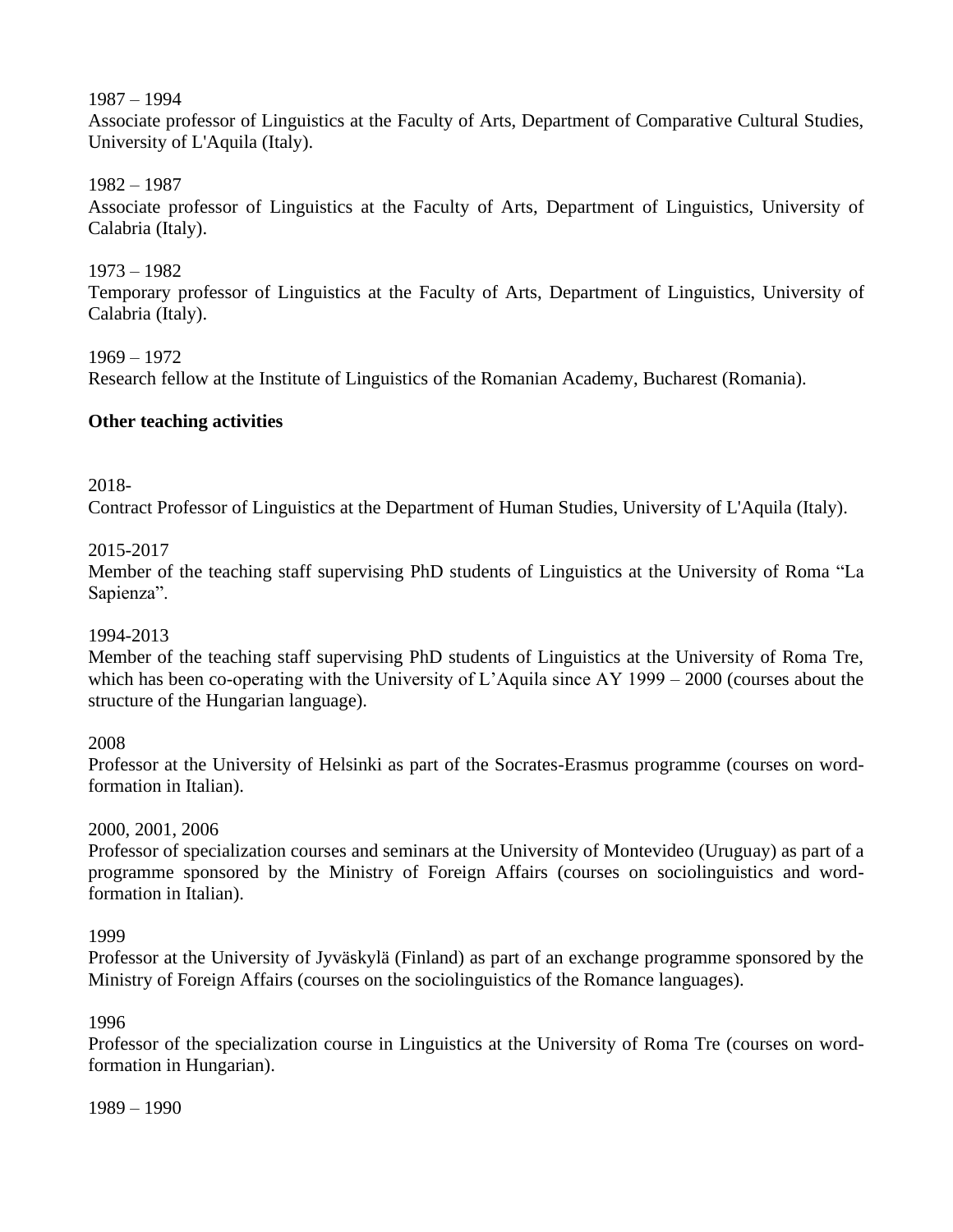Professor of General Linguistics and Italian Linguistics at the National University of Somalia, Mogadishu, as part of a a Co-operation programme with developing countries sponsored by the Ministry of Foreign Affairs.

1971 – 1972

Teaching Assistant of Romance Linguistics at the Faculty of Classical and Romance languages, University of Bucharest (Romania).

Conferences and seminars in several universities, in Italy and abroad.

## **Membership of Academies and Scientific Bodies**

Since 2013 – Corresponding member of the Institut d'Estudis Catalans.

Since 1988 – Società Italiana di Glottologia.

- Since 1988 Corresponding member of the Societat Catalana de Sociolingüística.
- Since 1977 Founder member of the Associazione Italiana di Studi Catalani.
- Since 1976 Associació Internacional de Llengua i Literatura Catalanes.
- Since 1974 Società di Linguistica Italiana.
- Since 1974 Société de Linguistique Romane.
- 1968 1973 Societatea Română de Lingvistică Romanică.

## **Appointments**

2007 – 2013 Councillor of the Bureau de la Société de Linguistique Romane.

2000 – 2003 Member of the Appointment Commitee of the Società di Linguistica Italiana.

- 1998 2000 Member of the Board of Directors of the Società Italiana di Glottologia.
- 1977 1989 Secretariat for the Associazione Italiana di Studi Catalani.

## **Membership of Scientific Committees and referee activities**

Since 2013 Member of the Editorial Committee of the "Carte Romanze".

Since 2012

Member of the Scientific Committee of the "Estudis Romànics".

Since 2012

Member of the Scientific Committee of the Linguistics Series, Caissa Italia Publisher.

Since 2011

Member of the International Advisory Board of the "Rivista Italiana di Studi Catalani".

2007 - 2013

Member of the Scientific Committee of the "Revue de Linguistique Romane".

2007 – 2008

XXV International Congress of Romance Linguistics and Philology, Innsbruck (Austria) 2007 (I was the president of the "Word-formation" section).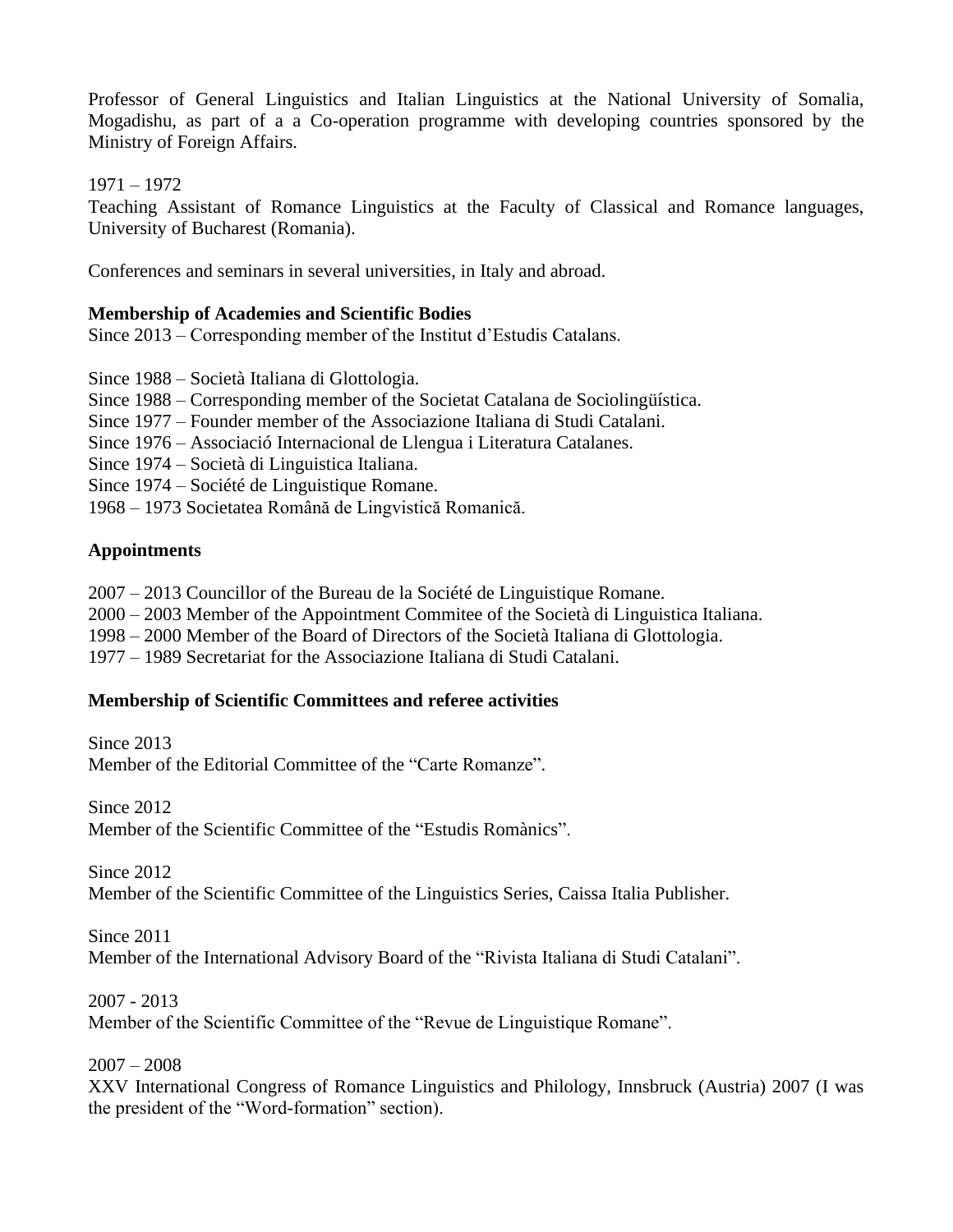## 2004 – 2005

XXIV International Congress of Romance Linguistics and Philology, Aberystwyth (UK) 2004 (I was the president of the "Sociolinguistics" and the "Word-formation" sections).

## 2002 – 2003

Member of the Scientific Committee of the XXXVII International Congress of the Società di Linguistica Italiana on "Word formation", L'Aquila 2003.

 $2000 - 2004$ Member of the Editorial Committee of the "Italian Journal of Linguistics/Rivista di Linguistica".

 $2000 - 2004$ Referee for the "Italian Journal of Linguistics/Rivista di Linguistica".

1994

Referee for the "Transactions of the Philological Society".

## **Grants for research activities**

1983 – 1985

I was awarded a grant by the Alexander von Humboldt-Stiftung for research activities at the University of Tübingen on word-formation in Catalan; my supervisor was Prof. Eugenio Coseriu.

1972 – 1973

I was awarded a grant by the Institut d'Estudis Catalans for research activities at the same institute (Barcelona, Spain) on color names in Catalan; my supervisors were Prof. Ramon Aramon i Serra and Prof. Antoni M. Badia i Margarit.

## **Partecipation in sponsored research activities**

 $2011 - 2013$ 

Member of the research unit about *Per la storia della formazione delle parole in italiano: elaborazione del corpus, bibliografia ragionata, analisi di singoli temi/aspetti* (Head of the research project is Prof. Paolo D'Achille, University of Roma Tre) as part of the PRIN *Per la storia della formazione delle parole in italiano: metodi, materiali e strumenti* (Co-ordinator of the research programme, which started in 2009, is Prof. Sergio Scalise, Paolo D'Achille, University of Roma Tre).

 $2006 - 2007$ 

Member of the research unit about *Aspetti teorici e indagini quantitative della composizione in alcune lingue d'Europa* (Head of the research project was Prof. Livio Gaeta, University of Naples, Federico II) as part of the PRIN *CompoNet. Sviluppo di una risorsa interattiva per l'analisi teorica, tipologia e quantitativa dei composti* (Co-ordinator of the research programme, which started in 2005, was Prof. Sergio Scalise, University of Bologna).

## 1997 – 1998

Head of the research unit at the University of L'Aquila about *Struttura fonologica, morfologica e semantica del lessico romanzo* as part of the COFIN *Continuità e variazioni nella tradizione delle lingue* (Co-ordinator of the research programme, which started in 1996, was Prof. Renato Arena, University of Milano).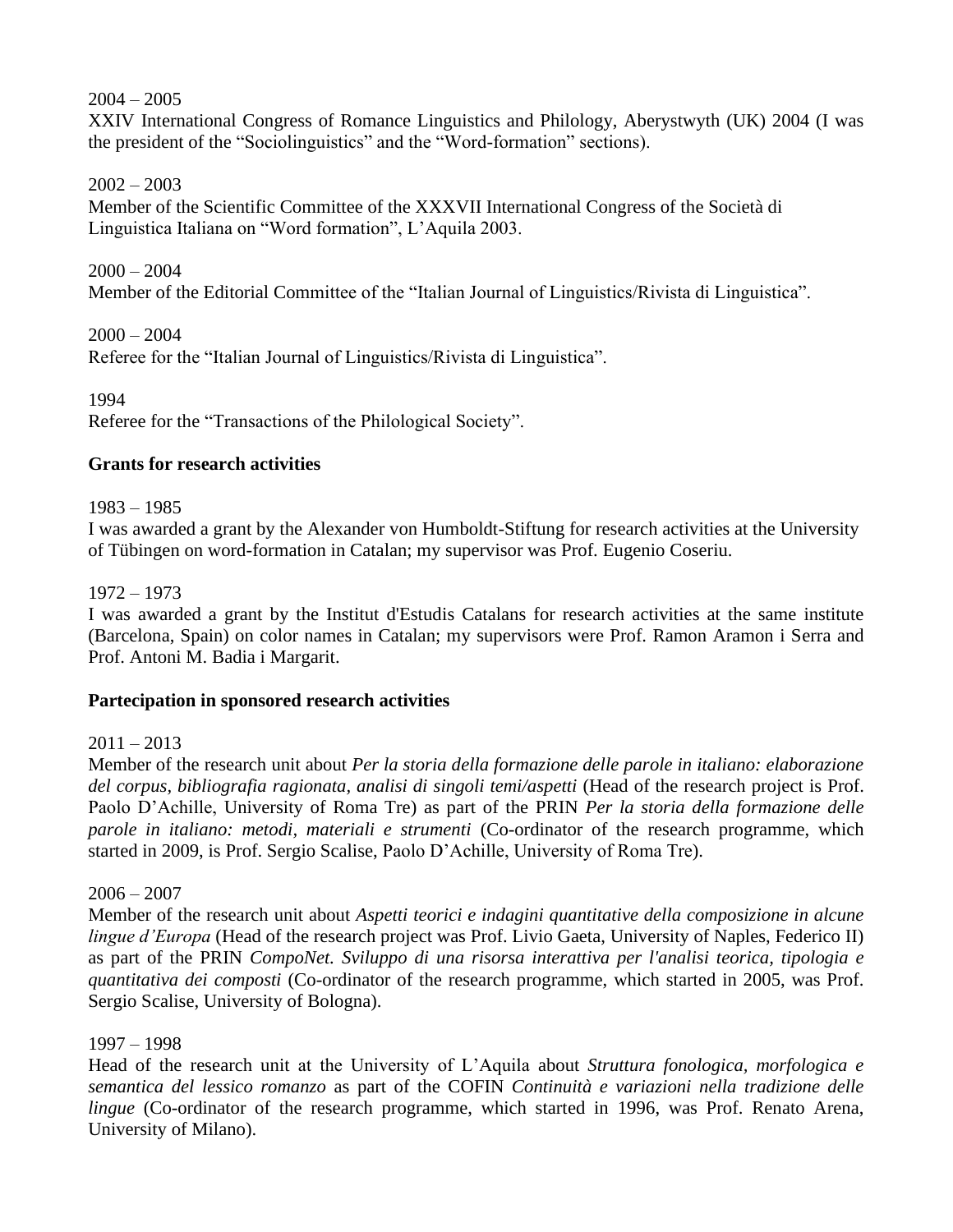### **Congress organization**

 $2002 - 2003$ Co-ordinator of the organizational board of the XXXVII International Congress of the Società di Linguistica Italiana (L'Aquila, September 2003).

1967 – 1968 Member of the organizational board of the XII International Congress of Romance Linguistics and Philology (Bucharest, April 1968).

## **Other organizational responsibilities**

1999 – 2005 Dean of the Faculty of Arts of the University of L'Aquila.

1996 – 2019 I have been in charge of the University of L'Aquila website.

## **LIST OF PUBLICATIONS 1968-2022**

#### **BOOKS**

Grossmann, Maria, Fabio Montermini, Diana Passino, Diego Pescarini & Florence Villoing (eds.) 2022, *Corpus et données en morphologie. Corpora and data in morphology*, "Corpus" 23, Special issue, https://journals.openedition.org/corpus/6298.

D'Achille, Paolo & Maria Grossmann (eds.) 2017, *Per la storia della formazione delle parole in italiano: un nuovo corpus in rete (MIDIA) e nuove prospettive di studio*, Firenze, Franco Cesati Editore.

Gaeta, Livio & Maria Grossmann (eds.) 2009, *Compounds between syntax and lexicon*, "Italian Journal of Linguistics/Rivista di Linguistica" 21/1, Special issue.

Grossmann, Maria & Anna M. Thornton (eds.) 2005, *La formazione delle parole*. *Atti del XXXVII Congresso Internazionale di Studi della Società di Linguistica Italiana (L'Aquila, 25-27 settembre 2003)*, Roma, Bulzoni.

Reviews: "Lingua Italiana. Storia, strutture, testi" 3, 2007, 207-212 (P. Dardano).

Grossmann, Maria & Franz Rainer (eds.) 2004, *La formazione delle parole in italiano*, Tübingen, Niemeyer [Reprint 2013, De Gruyter, Berlin].

Reviews: "Geolinguistics" 30, 2004, 183 (L. R. N. Ashley), "Rivista Italiana di Onomastica" 11, 2005, 140-142 (P. D'Achille), "Vox Romanica" 64, 2005, 262-270 (D. Serrano-Dolader), "Salesianum" 67, 2005, 610-612 (R. Bracchi), "Romanische Forschungen" 118, 2006, 481-486 (G. Ernst), "Linguistica Pragensia" 16/2, 2006, 100- 107 (P. Štichauer), "Lingua Italiana. Storia, strutture, testi" 2, 2006, 202-205 (P.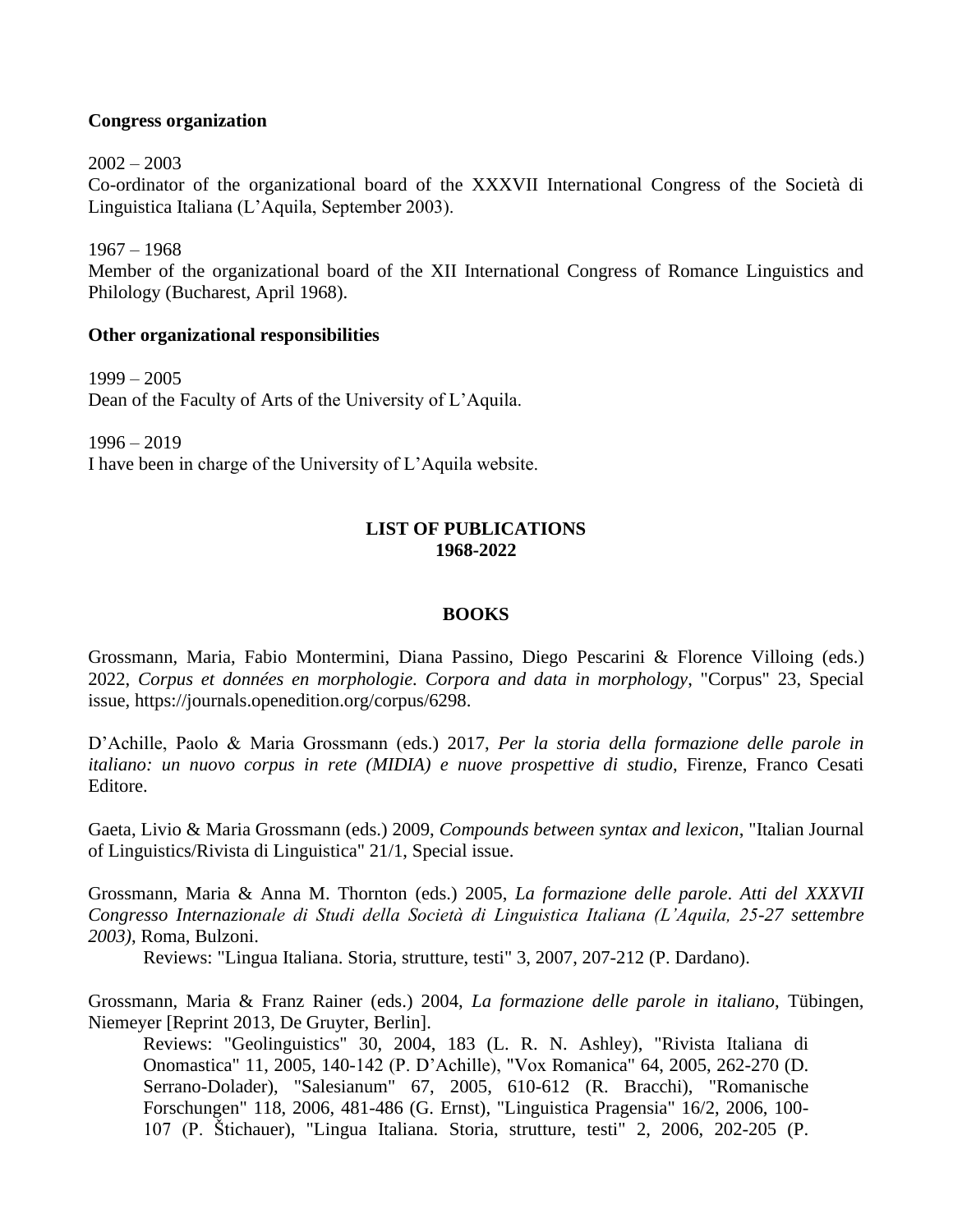Dardano), "L'analisi linguistica e letteraria" 14, 2006, 201-202 (G. Gobber), "Lingua Nostra" 68/3-4, 2007, 122-124 (M. Fanfani), "Zeitschrift für romanische Philologie" 123, 2007, 661-666 (G. Skytte), "Italian Journal of Linguistics/Rivista di Linguistica" 20/2, 2008, 375-400 (M. Maiden).

Grossmann, Maria 1994, *Opposizioni direzionali e prefissazione. Analisi morfologica e semantica dei verbi egressivi prefissati con* des*- e* es*- in catalano*, Padova, Unipress, Monografie dei Quaderni Patavini di Linguistica 14.

Reviews: "Yearbook of Morphology" 1995, 188-189 (F. Rainer), "Zeitschrift für Romanische Philologie" 111, 1995, 754-755 (G. Holtus), "Incontri Linguistici" 18, 1995, 247 (G[iorgio] G[raffi]), "Lingua e Stile" 30, 1995, 788-789 (N. Grandi), "Verba" 23, 1996, 454-458 (A. Rifón Sánchez), "Vox Romanica" 55, 1996, 368-370 (R. Eberenz), "Romanische Forschungen" 108, 1996, 228-231 (A. Vañó-Cerdá), "Romance Philology" 51, 1997, 274-282 (B. Laca), "Bulletin de la Société de Linguistique de Paris" 92/2, 1997, 287 (P. Kirtchuk), "Language" 74, 1998, 418-419 (Ll. Comajoan), "Revista de Filología Española" 78, 1998, 226-229 (D. Munteanu), "Anuario de Letras" 36, 1998, 405-407 (E. Beniers).

Grossmann, Maria 1988, *Colori e lessico. Studi sulla struttura semantica degli aggettivi di colore in catalano, castigliano, italiano, romeno, latino ed ungherese*, Tübingen, Gunter Narr Verlag, Tübinger Beiträge zur Linguistik 310.

Reviews: "Revue de Linguistique Romane" 53, 1989, 512-515 (R. Eberenz), "Language" 66, 1990, 868-869 (J. Heath), "Giornale Italiano di Filologia" 42, 1990, 163 (G. B.[rugnoli]), "Rivista Italiana di Dialettologia" 15, 1991, 237 (G. Berruto), "Studii şi Cercetări Lingvistice" 43, 1992, 279-289 (A. Bidu-Vrănceanu), "Zeitschrift für Romanische Philologie" 109, 1993, 417-420 (W. Th. Elwert), "Romance Philology" 54, 2001, 478-482 (L. O. Vasvari).

Grossmann, Maria 1983, *Com es parla a l'Alguer? Enquesta sociolingüística a la població escolar*, Barcelona, Editorial Barcino, Biblioteca Algueresa 6.

Reviews: "Zeitschrift für Romanische Philologie" 100, 1984, 775-776 (K. Baldinger), "Revue de Linguistique Romane" 49, 1985, 213-214 (M. Iliescu).

Grossmann, Maria & Bruno Mazzoni 1974, *Bibliographie de phonologie romane*, The Hague - Paris, Mouton, Janua Linguarum, Series practica 232.

Reviews: "Medioevo Romanzo" 1, 1974, 316 (A. Varvaro), "Lingua e Stile" 10, 1975, 137-139 (Z. Muljačić), "Studii şi Cercetări Lingvistice" 26, 1975, 77-78 (I. Vintilă-Rădulescu).

Grossmann, Maria (ed.) 1970, *Studii de hispanistică*, Societatea Română de Lingvistică Romanică, Bucureşti, 1970.

#### **ARTICLES IN JOURNALS, CHAPTERS IN BOOKS AND CONFERENCE PROCEEDINGS**

Grossmann, Maria 2022, *The Peculiarities of Romanian Word Formation*, in M. Loporcaro (ed.), *Oxford Encyclopedia of Romance Linguistics* (part of *Oxford Research Encyclopedia of Linguistics* ed. by M. Aronoff), Oxford, Oxford University Press, https://doi.org/10.1093/acrefore/9780199384655.013.686.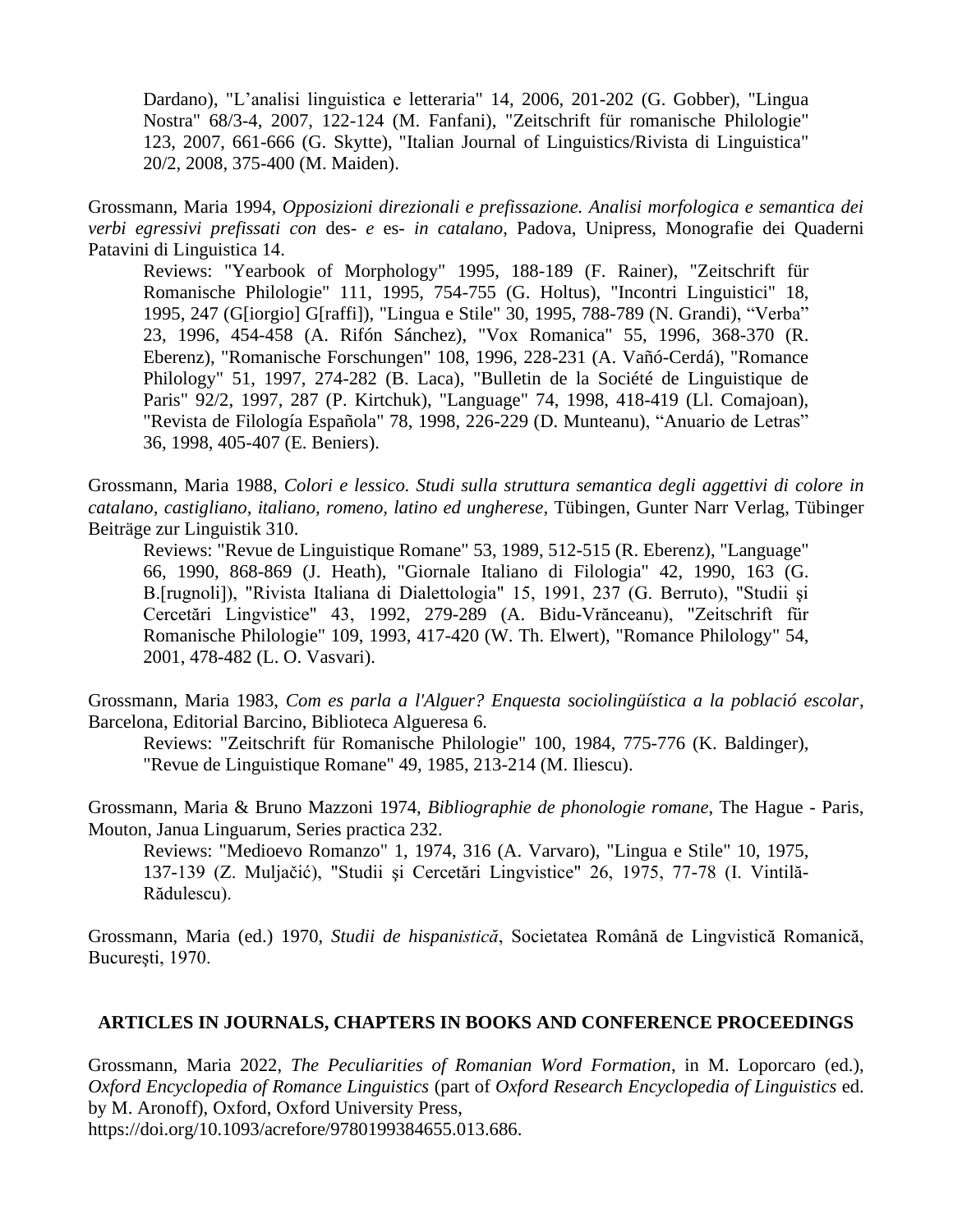Grossmann, Maria, Fabio Montermini, Diana Passino, Diego Pescarini & Florence Villoing 2022, *Introduction*, "Corpus" 23, https://journals.openedition.org/corpus/6823.

Grossmann, Maria & Paolo D'Achille 2022, *I termini di colore nelle aree BIANCO, NERO e GRIGIO nella storia dell'italiano*, "Studia Universitatis Babeş-Bolyai. Philologia" 67/1, 155-180.

D'Achille, Paolo & Maria Grossmann 2019, *Il suffisso -*ata *denominale: dall'italiano antico all'italiano di oggi*, "Studi di Grammatica Italiana" 38, 1-21.

Grossmann, Maria & Paolo D'Achille 2019, *Compound color terms in Italian*, in Ida Raffaelli, Daniela Katunar, Barbara Kerovec (eds.), *Lexicalization patterns in color naming: a cross-linguistic perspective*, Amsterdam, Benjamins, 61-79.

Grossmann, Maria & Anna M. Thornton 2018, *Overabundance in Hungarian accusative pronouns*, in Mirko Grimaldi, Rosangela Lai, Ludovico Franco & Benedetta Baldi (eds.), *Structuring variation in Romance linguistics and beyond*: *in honour of Leonardo M. Savoia*, Amsterdam, Benjamins, 223-239.

D'Achille, Paolo & Maria Grossmann 2018, *Il tempo cambia i nomi dei colori: l'area BRUNO-MARRONE nella storia dell'italiano*, in Luca D'Onghia & Lorenzo Tomasin (eds.), *Etimologia e storia di parole. Atti del XII Convegno ASLI Associazione per la Storia della Lingua Italiana (Firenze, Accademia della Crusca, 3-5 novembre 2016)*, Firenze, Franco Cesati Editore, 249-263.

Grossmann, Maria & Paolo D'Achille 2017, *I termini di colore nell'area AZZURRO-BLU in italiano: sincronia e diacronia*, "AION-Linguistica" 6, 109-143.

D'Achille, Paolo & Maria Grossmann 2017, *I termini di colore nell'area BRUNO-MARRONE in italiano: sincronia e diacronia*, "Lingua e Stile" 52, 87-115.

D'Achille, Paolo & Maria Grossmann 2017, *I nomi dei mestieri in italiano tra diacronia e sincronia*, in Paolo D'Achille & Maria Grossmann (eds.), *Per la storia della formazione delle parole in italiano: un nuovo corpus in rete (MIDIA) e nuove prospettive di studio*, Firenze, Franco Cesati Editore, 145-181.

D'Achille, Paolo & Maria Grossmann 2017, *Premessa*, in Paolo D'Achille & Maria Grossmann (eds.), *Per la storia della formazione delle parole in italiano: un nuovo corpus in rete (MIDIA) e nuove prospettive di studio*, Firenze, Franco Cesati Editore, 9-12.

Grossmann, Maria & Paolo D'Achille 2016, *Italian colour terms in the BLUE area: synchrony and diachrony*, in João Paulo Silvestre, Esperança Cardeira & Alina Villalva (eds.), *Colour and colour naming: crosslinguistic approaches*, Lisboa, Centro de Linguística da Universidade de Lisboa / Universidade de Aveiro, 21-50.

D'Achille, Paolo & Maria Grossmann 2016, *Per la storia dei nomi dei mestieri in italiano*, in Éva Buchi, Jean-Paul Chauveau & Jean-Marie Pierrel (eds.), *Actes du XXVII<sup>e</sup> Congrès international de linguistique et de philologie romanes (Nancy, 15-20 juillet 2013)*, Strasbourg, ÉliPhi Éditions de Linguistique et Philologie, 677-687 (= in Rosario Coluccia, Joseph M. Brincat & Frankwalt Möhren (eds.) 2016, *Actes du XXVII<sup>e</sup> Congrès international de linguistique et de philologie romanes (Nancy, 15-20 juillet 2013). Section 5: Lexicologie, phraséologie, lexicographie*, Nancy, ATILF, 171-181, http://www.atilf.fr/cilpr2013/actes/section-5/CILPR-2013-5-d'Achille-Grossmann.pdf).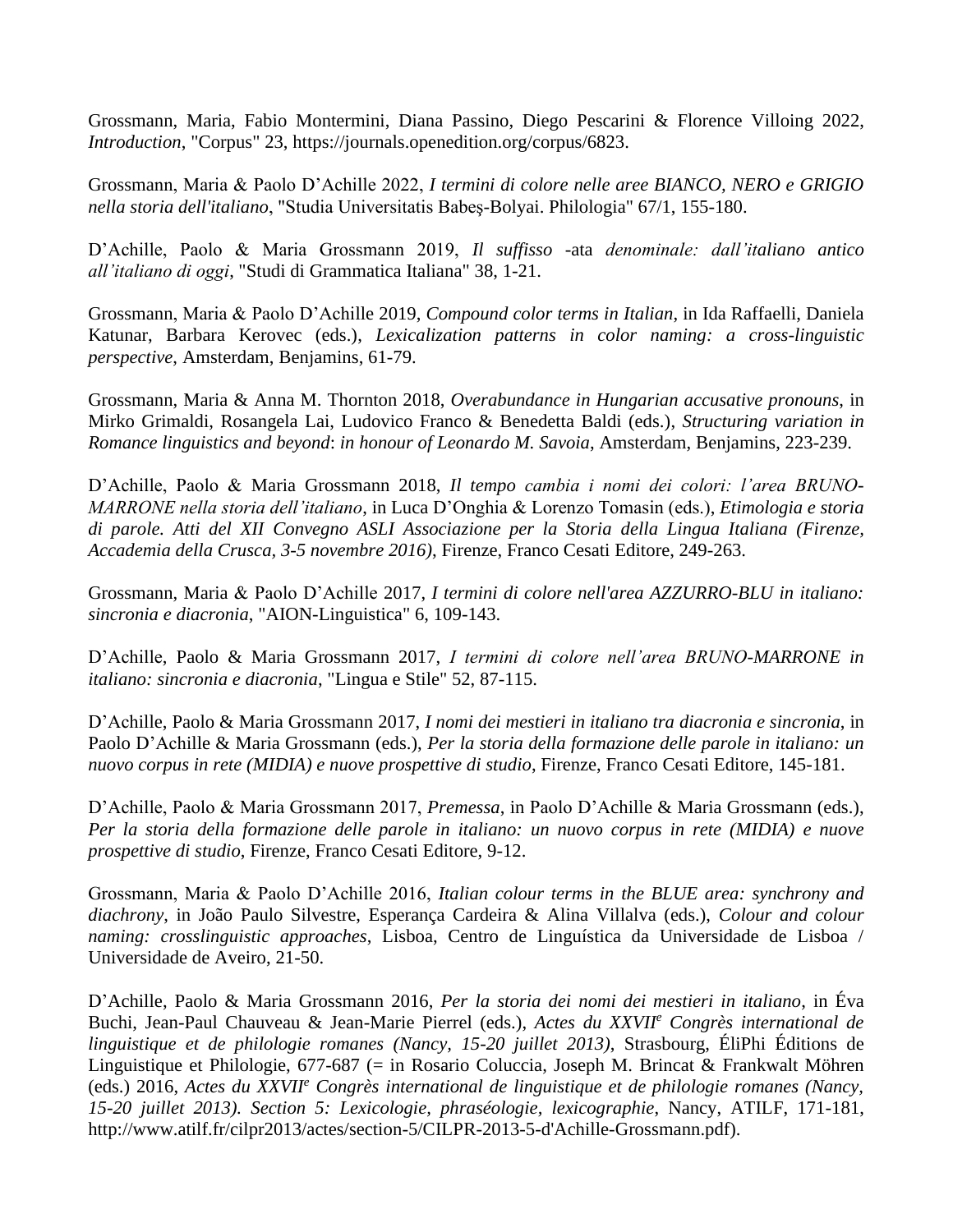D'Achille, Paolo & Maria Grossmann 2016, *I suffissati in* -(t)ore *e* -trice *nell'italiano del periodo 1841-1947*, in Giovanni Ruffino & Marina Castiglione (eds.), *La lingua variabile nei testi letterari, artistici e funzionali contemporanei (1915-2014): analisi, interpretazione, traduzione. Atti del XIII Congresso della Società Internazionale di Linguistica e Filologia Italiana*, *Palermo, 22 - 24 settembre 2014*, Firenze, Franco Cesati, 787-805.

Grossmann, Maria 2016, Piros *vagy* vörös*? Két színnév disztribúciója a magyar nyelvben*, "Rivista di Studi Ungheresi" 15, 127-145.

Grossmann, Maria 2016, *Romanian*, in Peter O. Müller, Ingeborg Ohnheiser, Susan Olsen & Franz Rainer (eds.), *Word-Formation. An International Handbook of the Languages of Europe*, IV, Berlin – New York, De Gruyter Mouton, 2731-2751.

D'Achille, Paolo & Maria Grossmann 2013, *I composti ‹colorati› in italiano tra passato e presente*, in Emili Casanova Herrero & Cesáreo Calvo Rigual (eds.), *Actas del XXVI Congreso Internacional de Lingüística y de Filología Románicas (Valencia, 6 – 11 septiembre 2010)*, III, Berlin – New York, De Gruyter, 523-537.

Grossmann, Maria 2012, *Romanian compounds*, "Probus" 24/1, 147-173.

Grossmann, Maria 2011, *La comunità linguistica algherese: una rivisitazione*, "Rivista italiana di studi catalani" 1, 79-90.

Grossmann, Maria 2010, *Catalana*, *comunità*, in Raffaele Simone (ed.), *Enciclopedia dell'Italiano*, I (A-L), Roma, Istituto della Enciclopedia Italiana, 186-187.

D'Achille, Paolo & Maria Grossmann 2010, *I composti aggettivo + aggettivo in italiano*, in Maria Iliescu, Heidi M. Siller-Runggaldier & Paul Danler (eds.), *Actes du XXV<sup>e</sup> Congrès International de Linguistique et de Philologie Romanes (Innsbruck, 3 – 8 septembre 2007)*, VII, Berlin – New York, De Gruyter, 405-414.

Grossmann, Maria & Franz Rainer 2009, *Italian adjective-adjective compounds: between morphology and syntax*, in Livio Gaeta & Maria Grossmann (eds.), *Compounds between syntax and lexicon*, "Italian Journal of Linguistics/Rivista di Linguistica" 21/1, 71-96.

D'Achille, Paolo & Maria Grossmann 2009, *Stabilità e instabilità dei composti aggettivo + aggettivo in italiano*, in Edoardo Lombardi Vallauri & Lunella Mereu (eds.), *Spazi linguistici. Studi in onore di Raffaele Simone*, Roma, Bulzoni, 143-171.

Grossmann, Maria 2006, Piros *"rosso" vs.* vörös *"rosso": distribuzione di due termini di colore in ungherese*, in Nicola Grandi & Gabriele Iannàccaro (eds.), *Zhì. Scritti in onore di Emanuele Banfi in occasione del suo 60° compleanno*, Cesena/Roma, Caissa Italia editore, 259-273.

Grossmann, Maria 2006, *Semantica lessicale alla luce dei corpora: gli aggettivi di età nell'italiano contemporaneo*, in Wolf Dietrich, Ulrich Hoinkes, Bàrbara Roviró & Matthias Warnecke (Hrsgg.), *Lexikalische Semantik und Korpuslinguistik*, Tübingen, Gunter Narr, 317-343.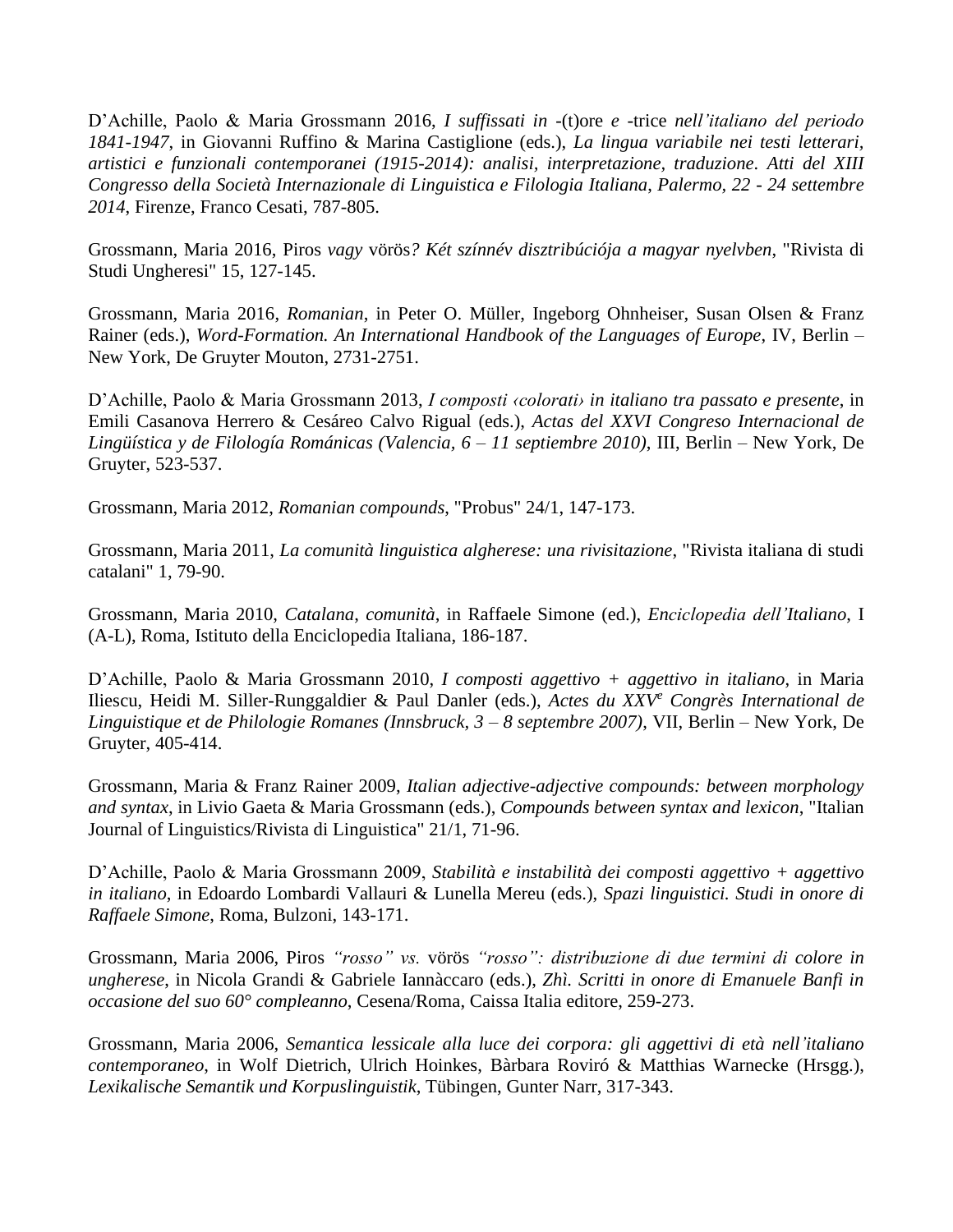Grossmann, Maria 2004, *Conversione in verbi*, in Maria Grossmann & Franz Rainer (eds.), *La formazione delle parole in italiano*, Tübingen, Niemeyer, 534-546.

Grossmann, Maria 2004, *Verbi deaggettivali*, in Maria Grossmann & Franz Rainer (eds.), *La formazione delle parole in italiano*, Tübingen, Niemeyer, 459-465.

Grossmann, Maria 2004, *Verbi denominali*, in Maria Grossmann & Franz Rainer (eds.), *La formazione delle parole in italiano*, Tübingen, Niemeyer, 450-459.

Grossmann, Maria 2004, *Nomi collettivi*, in Maria Grossmann & Franz Rainer (eds.), *La formazione delle parole in italiano*, Tübingen, Niemeyer, 244-252.

Grossmann, Maria & Marinella Lőrinczi 2002, *Ricordi*, in *Marius Sala: contemporanul lor, contemporanii lui*, Bucureşti, Editura Univers Enciclopedic, 187-188.

Grossmann, Maria 1999, *Gli aggettivi denominali come basi di derivazione in italiano*, in Società di Linguistica Italiana, *Fonologia e morfologia dell'italiano e dei dialetti d'Italia*. *Atti del XXXI Congresso Internazionale di Studi*, *Padova*, *25-27 settembre 1997*, Roma, Bulzoni, 401-422.

Grossmann, Maria 1998, *Més sobre la formació dels* nomina agentis, instrumenti *i* loci *en català*, in Josep Massot i Muntaner (ed.), *Estudis de llengua i literatura en honor de Joan Veny*, II, Barcelona, Universitat de Barcelona - Publicacions de l'Abadia de Montserrat, 559-575.

Grossmann, Maria 1998, *Formazione dei nomi di agente, strumento e luogo in catalano*, in *Atti del XXI Congresso Internazionale di Linguistica e Filologia Romanza*, II. *Morfologia e sintassi delle lingue romanze*, Tübingen, Niemeyer, 383-392.

Grossmann, Maria 1995, *Il campo lessicale* giovane - nuovo - vecchio *in ungherese*, in Ulrich Hoinkes (Hrsg.), *Panorama der lexikalischen Semantik. Thematische Festschrift aus Anlaß des 60. Geburtstags von Horst Geckeler*, Tübingen, Gunter Narr, 207-225.

Grossmann, Maria 1994, *Colori e lessico*, "Terminologie et traduction" 2, 203-233.

Grossmann, Maria 1992, *Semantica*, in Società di Linguistica Italiana, *La linguistica italiana degli anni 1976-1986*, Roma, Bulzoni, 257-292.

Grossmann, Maria 1992, *La sociolinguistica catalana oggi*, in *Atti del Convegno Internazionale Ramon Llull, il lullismo internazionale, l'Italia*, "Annali dell'Istituto Universitario Orientale. Sezione Romanza" 34, 539-541.

Grossmann, Maria 1991, *Sociolinguistica*, in Günter Holtus, Michael Metzeltin & Christian Schmitt (Hrsgg.), *Lexikon der Romanistischen Linguistik*, V/2, VI. *Sprachen und Sprachgebiete: Katalanisch*, 352, Tübingen, Niemeyer, 166-181.

Grossmann, Maria 1990, *La sociolingüística als Països Catalans*, "Treballs de Sociolingüística Catalana" 8, 89-112.

Grossmann, Maria 1989, *La formazione delle parole in catalano. Presentazione di una ricerca in corso con alcune osservazioni sui tipi di verbalizzazione denominale mediante suffissazione*, in *Actes du*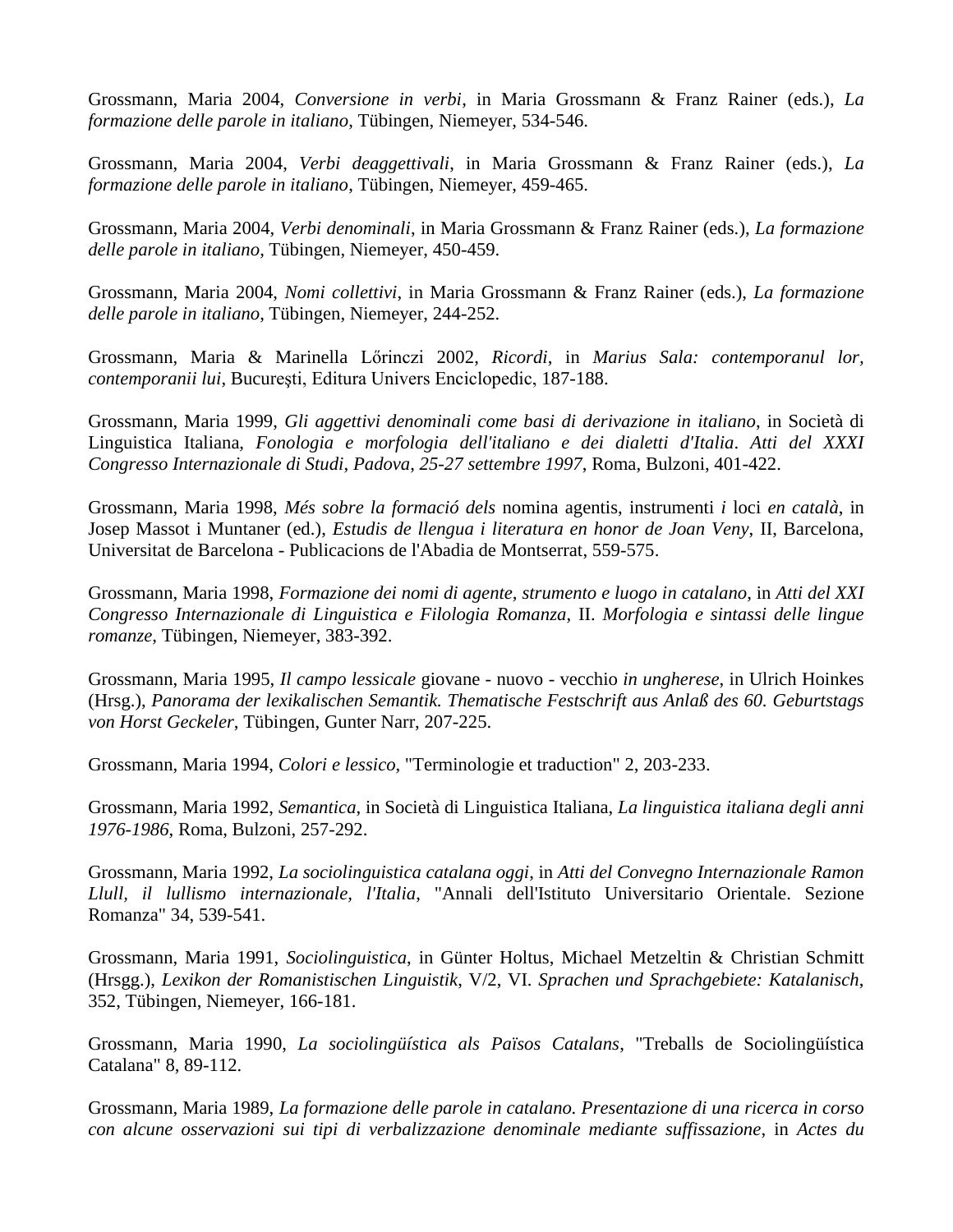*XVIIIe Congrès International de Linguistique et Philologie Romanes*, VII, Tübingen, Niemeyer, 503- 511.

Grossmann, Maria 1988, *Ancora sulla questione della lingua catalana*, in Jens Lüdtke (Hrsg.), *Energeia und Ergon. Sprachliche Variation - Sprachgeschichte - Sprachtypologie*, III. *Das sprachtheoretische Denken Eugenio Coserius in der Diskussion* (2), Tübingen, Gunter Narr, 463-478.

Grossmann, Maria 1986, *Anàlisi dels compostos catalans del tipus* somiatruites, in *Miscel.lània Antoni M. Badia i Margarit*, IV, Publicacions de l'Abadia de Montserrat, 155-169.

Grossmann, Maria 1985, *Die Wortbildung im Katalanischen. Bericht über den gegenwärtigen Stand eines Projektes*, in *SAIS Arbeitsberichte. Seminar für Allgemeine und Indogermanische Sprachwissenschaft*, 8, Kiel, 37-51.

Grossmann, Maria 1983, *Analisi semantica dei termini di colore nella lingua ungherese*, in *Scritti linguistici in onore di Giovan Battista Pellegrini*, II, Pisa, Pacini, 1331-1356.

Grossmann, Maria 1983, *Assaig sobre els noms de restaurants de Barcelona*, in *Estudis de llengua i literatura catalanes oferts a Ramon Aramon i Serra en el seu setantè aniversari*, III, Barcelona, Curial, 239-245.

Grossmann, Maria 1982, *El sistema léxico-semántico de los términos de color en castellano*, in *Didattica della lingua e lingue iberiche. Atti del Convegno dell'Associazione degli Ispanisti Italiani*, Napoli, T. Pironti, 71-88.

Grossmann, Maria 1981, *Gli studi sulla lingua catalana: il contributo italiano dopo il 1945*, in *Il contributo italiano agli studi catalani 1945-1979. Atti dei Convegni dell'Associazione Italiana di Studi Catalani*, Cosenza, Lerici, 29-39.

Grossmann, Maria & Marinella Lőrinczi Angioni 1980, *La comunità linguistica algherese. Osservazioni sociolinguistiche*, in Società di Linguistica Italiana, *I dialetti e le lingue delle minoranze di fronte all'italiano. Atti dell'XI Congresso Internazionale di Studi*, Roma, Bulzoni, 207-235.

Grossmann, Maria 1980, *Anàlisi sociolingüística de la població escolar de l'Alguer*, in *Actes del Cinquè Col.loqui Internacional de Llengua i Literatura Catalanes*, Barcelona, Publicacions de l'Abadia de Montserrat, 511-533.

Grossmann, Maria 1977, *Semantica strutturale diacronica: il campo lessicale dei termini di colore in catalano*, in *Atti del XIV Congresso Internazionale di Linguistica e Filologia Romanza*, IV, Napoli / Amsterdam, G. Macchiaroli / J. Benjamins, 489-513.

Grossmann, Maria & Bruno Mazzoni 1976, *Analisi semantico-strutturale dei termini di colore in italiano*, in *Actes du XIIIe Congrès International de Linguistique et Philologie Romanes*, I, Québec, Les Presses de l'Université Laval, 869-890.

Grossmann, Maria 1971-1975, *Sistema lexical dels noms de color en català*, "Estudis Romànics" 16, 99-118.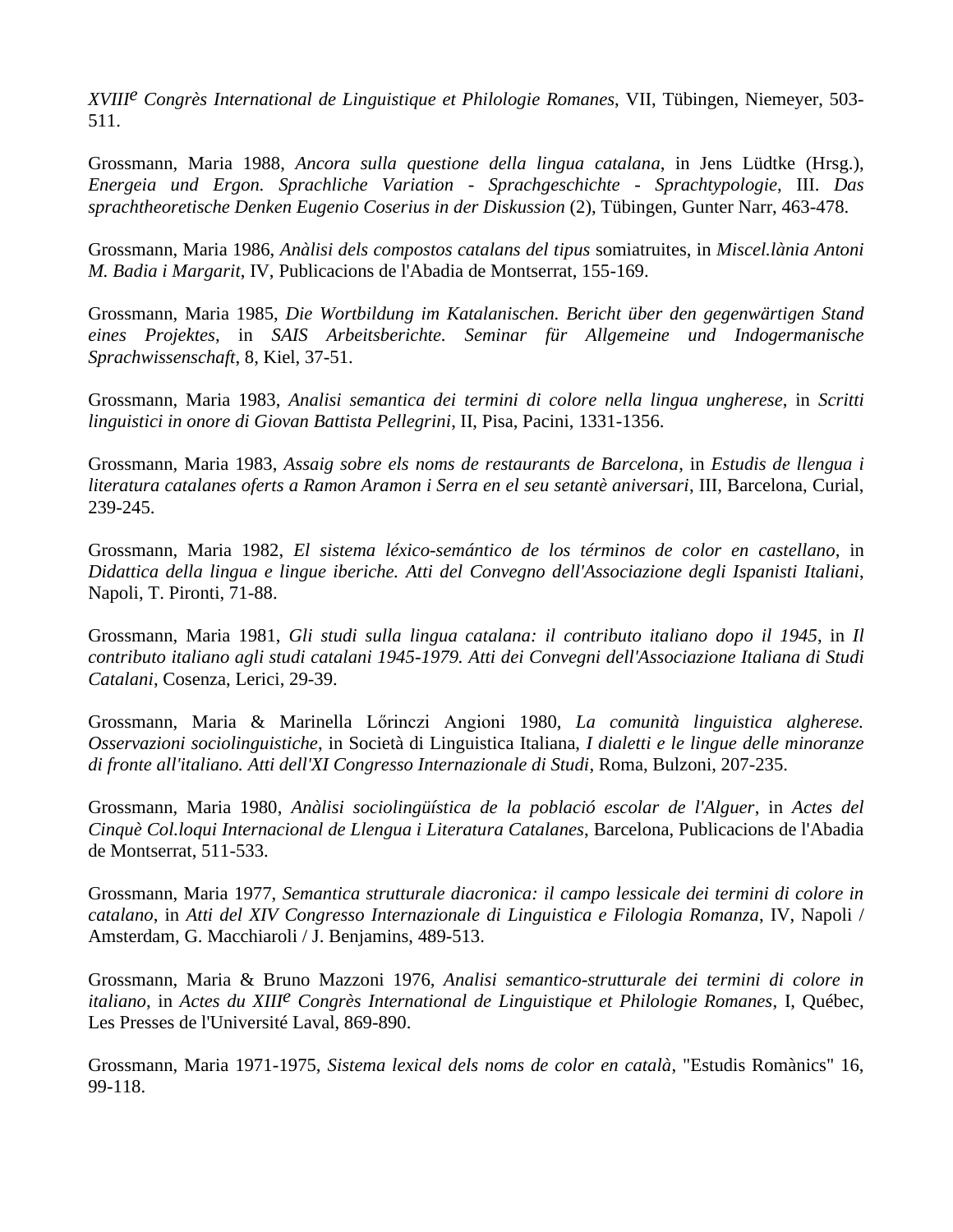Grossmann, Maria & Bruno Mazzoni 1972, *Motivato /v/ immotivato. Tipi di denominazione dei termini di colore in italiano*, in *Beiträge zur Romanistik und Allgemeinen Sprachwissenschaft. Festschrift Wilhelm Giese*, Hamburg, H. Buske Verlag, 65-69.

Grossmann, Maria & Bruno Mazzoni 1972, *Analiza semantică a termenilor de culoare în italiana standard*, "Studii şi Cercetări Lingvistice" 23, 271-286.

Grossmann, Maria 1971, *Correspondencias consonánticas arábigo-españolas*, in *Actes du XIIe Congrès International de Linguistique et Philologie Romanes*, II, Bucarest, Éditions de l'Académie de la R. S. de Roumanie, 1099-1100.

Grossmann, Maria, Marinella Lőrinczi & Grigore Dima 1970, *Un hispanista rumano: Al. Popescu Telega*, "Español Actual" 15, marzo, 1-3.

Grossmann, Maria 1969, *La adaptación de los fonemas árabes al sistema fonológico del romance*, "Revue Roumaine de Linguistique" 14, 51-64.

Grossmann, Maria 1968, *Observaciones sobre los arabismos con la aglutinación del artículo* al-, "Revue Roumaine de Linguistique" 13, 143-145.

### **REVIEWS**

Grossmann, Maria 2021, review of Joan A. Argenter / Jens Lüdtke (ed.), *Manual of Catalan Linguistics*, Berlin/Boston, de Gruyter, 2020, in "Revue de Linguistique Romane" 85, 551-557.

Grossmann, Maria 2021, review of M. Silvia Micheli, *Composizione italiana in diacronia. Le parole composte dell'italiano nel quadro della Morfologia delle Costruzioni*, Berlin/Boston, de Gruyter, 2020, in "Revue de Linguistique Romane" 85, 189-196.

Grossmann, Maria 2020, review of Jordi Colomina, *El sufix* -al/-ar *amb valor col·lectiu, abundancial i augmentatiu. Un estudi de morfonologia lèxica iberoccitanoromànica*, Alacant, Universitat d'Alacant, Departament de Filologia Catalana, 2017, in "Estudis Romànics" 42, 432-434.

Grossmann, Maria 2010, review of Dan Munteanu Colán, *La posición del catalán en la Romania según su léxico latino patrimonial*, Stuttgart, ibidem-Verlag, 2008, in "Revue de Linguistique Romane" 74, 488-490.

Grossmann, Maria 1999, review of Dan Munteanu, *El papiamento, lengua criolla hispánica*, Gredos, Madrid, 1996, in "Archivio Glottologico Italiano" 84, 237-239.

Grossmann, Maria 1999, review of Kálmán Faluba & Károly Morvay, *Diccionari hongarès-català. Magyar-katalán kéziszótár*, Enciclopèdia Catalana, Barcelona, 1996 e Kálmán Faluba & Károly Morvay, *Diccionari català-hongarès. Katalán-magyar kéziszótár*, Enciclopèdia Catalana, Barcelona, 1990, in "Revista de Filología Románica" 15, 326-330.

Grossmann, Maria 1981-1982, review of "Giano Pannonio. Annali italo-ungheresi di cultura" 1, 1978, in "Rivista Italiana di Dialettologia" 5-6, 433-435.